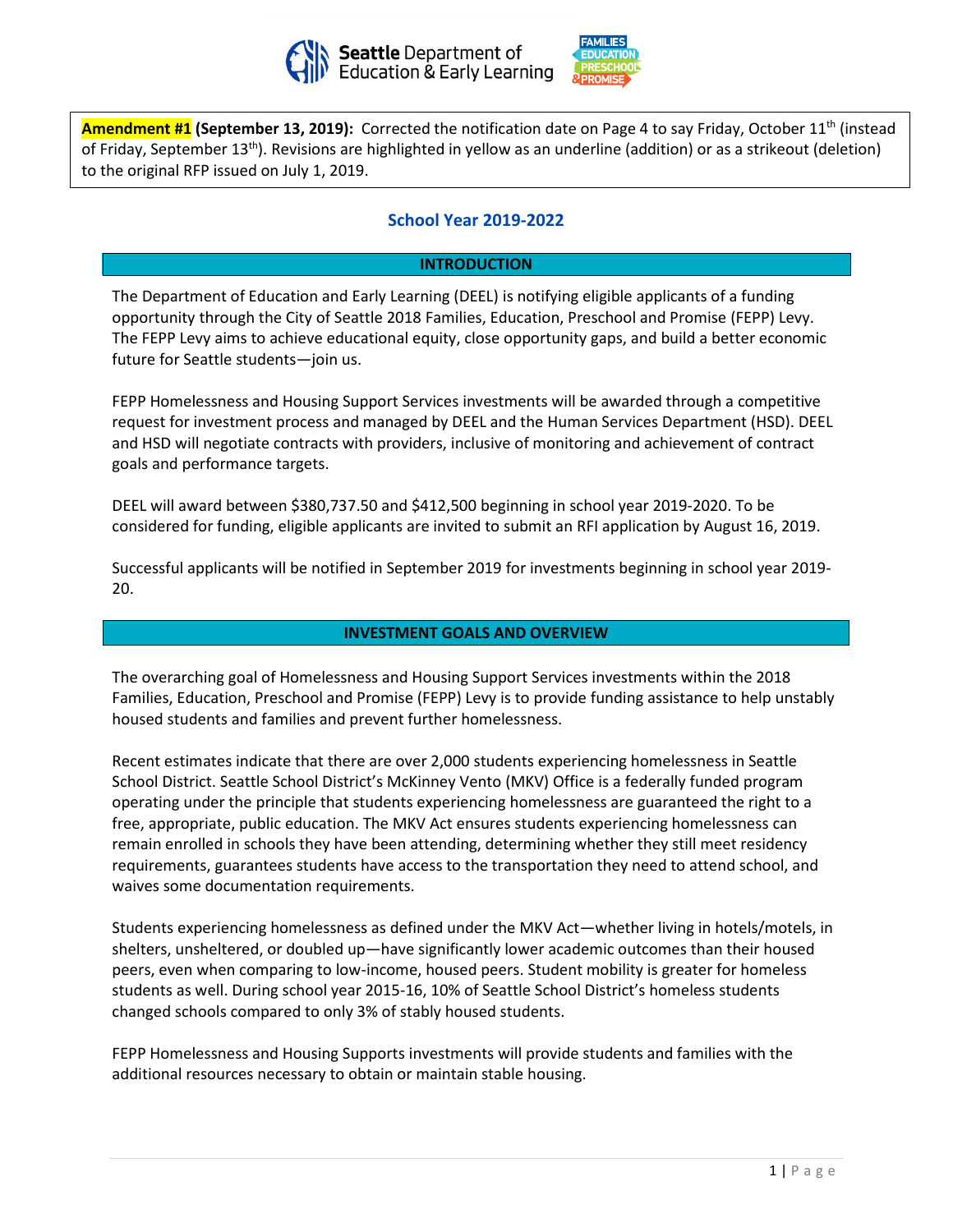



DEEL envisions implementing a prevention model that can serve all families on the McKinney Vento List, not only those who are unsheltered, or in a shelter. A school point of contact or other Seattle School District representative will identify a student as homeless or unstably housed, then contact the identified housing support service provider to connect the student and their family to housing resources. The provider will meet the family at a location that is most convenient for the family and assess their housing needs and their housing options.

# • **Emergency Assistance Funding:**

- $\circ$  The housing provider will help the family by issuing flexible, emergency assistance dollars to prevent the family from falling further into homelessness and help stabilize the family.
- o Funds can be used to pay for rent, housing deposits, and other housing-related expenses.
- **Referral/Connection to Services:**
	- $\circ$  If the family's needs are beyond what the housing support service partner can provide through prevention, they will connect the family to alternative housing resources including services provided by the City of Seattle, King County, and the Seattle Housing Authority.
	- $\circ$  The School Point of Contact will also refer the student to the McKinney Vento Office at Seattle School District for a separate housing assessment.
- **Client-Centered Housing Case Management:**
	- o Progressive engagement (providing minimum assistance necessary to resolve the housing crisis, for the shortest time possible).
	- o Assistance with housing search if necessary.
	- o Connection with other community resources.

Providers implementing homelessness and housing supports investments will measure their impact with one or more of the following outcomes and indicators:

- Attendance
- School Stability
- Permanent Housing
- No Entries Into Homelessness

Through the FEPP levy, DEEL has committed funding of at least \$380,737.50 annually for the homelessness and housing supports investment.

- Available Funding represents the amount available to invest in programs in SY2019-20.
- Successful applicant(s) will receive an award beginning Fall 2019 to participate in a co-design process with Seattle Public Schools, DEEL, and other stakeholders.
- Programming will begin in January 2020.
- Funding is available through SY2021-22, and continued funding is dependent on program performance.
- DEEL may award partial funding to multiple organizations if applicants only intend to serve a portion of schools or a portion of Seattle.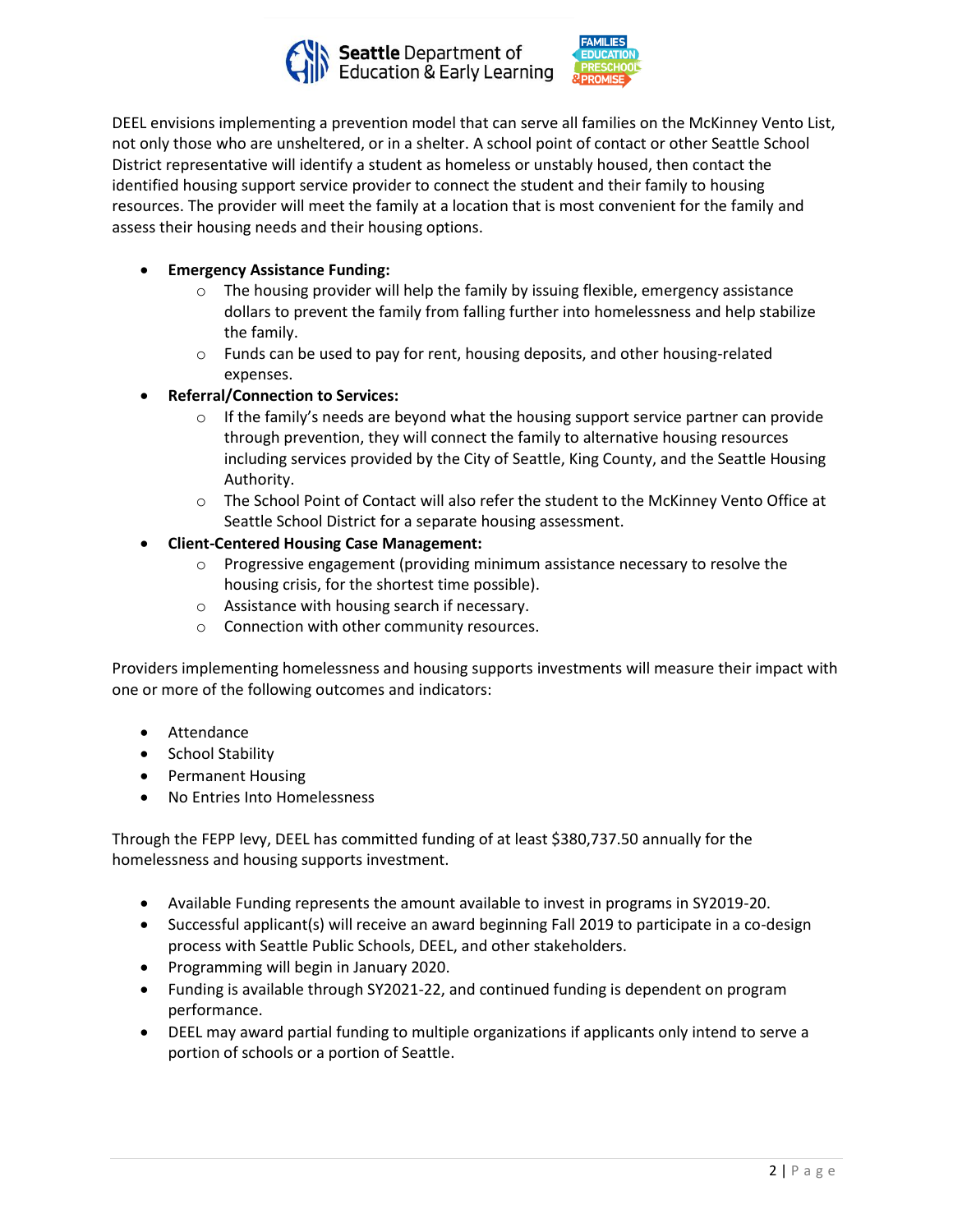



### **Co-Design and Continuous Quality Improvement:**

The identified provider will partner with DEEL, the Seattle Human Services Department (HSD), Seattle School District, and other key partners to co-design the best service delivery model to support existing resources and fill identified needs. In doing so, the selected provider will:

- Implement a scope of work that is complementary to existing Seattle School District resources, and the homeless service delivery system in Seattle;
- Collaborate with Seattle School District to develop a service delivery model and provide housing support services;
- Collect, analyze, and regularly submit data to track student and family progress; and,
- Attend quarterly meetings to discuss opportunities to improve the service delivery system.

The selected housing partner will work with SPS, DEEL, HSD and other key stakeholders to design and implement a housing intervention that meets **ALL** the following requirements:

- 1. **Students must be enrolled in Seattle Public Schools**, and programs must collect an SPS Identification Number for every student.
- 2. **Serve students experiencing homelessness or housing instability.**
- 3. **Be responsive to referrals from school staff.** Program staff must reach out to families to schedule an initial housing assessment within 48 hours of receiving a referral. Every school must have access to services.
- 4. **Able to meet families at the location that is most convenient for them,** including but not limited to their student's school, their home, and community spaces such as libraries and community centers.
- 5. **Implement culturally-responsive programming**, which incorporates the following program elements:
	- a. **Housing case management:** Student-and family-centered (versus system- or organization-centered) case management.
	- b. **Staff and professional development:** Recruiting, hiring and developing qualified staff who reflect the diversity and culture(s) of the community served; providing all staff with ongoing practical tools and training for cultural responsiveness; facilitating ongoing conversations and self-awareness around issues of race, power, privilege and equity that impact students.
	- c. **Family and community involvement:** Frequent and meaningful communication with parents and families; involving family and community members in the planning, development and implementation of the program; providing the opportunity for meaningful feedback.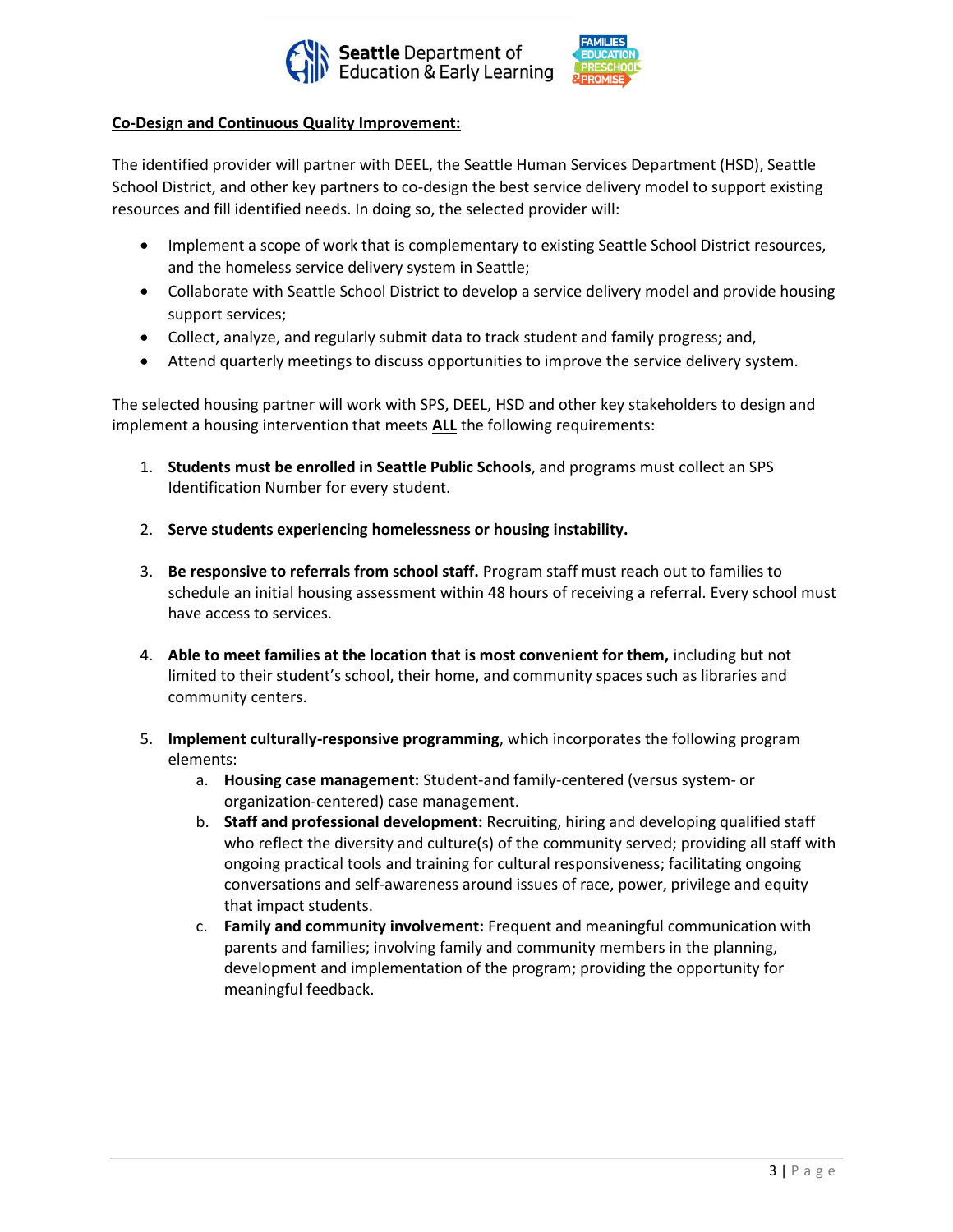



# **Eligible Applicants:**

Housing service providers who *currently* contract with the Seattle Human Services Department to provide prevention housing supports are eligible to apply. This includes the following organizations:

- o Catholic Community Services
- o YWCA
- o Muslim Housing Services
- o Neighborhood House
- o Lifelong AIDS Alliance
- o Society of St. Vincent de Paul
- o El Centro de la Raza
- o InterIm CDA
- o ReWA
- o Seattle Indian Health Board
- o United Indians of All Tribes
- o Somali Youth and Family Club

# **REQUEST FOR INVESTMENT TIMELINE**

| <b>EVENT</b>                                    | <b>DATE/LOCATION</b>          |  |
|-------------------------------------------------|-------------------------------|--|
| <b>Phase 1: Request for Investment</b>          |                               |  |
| Request for Investment (RFI) application issued | Monday July 1, 2019           |  |
| <b>RFI Information Webinar</b>                  | Monday July 8, 2019           |  |
| One-on-one Technical Assistance                 | As scheduled with applicants  |  |
| <b>Responses Due</b>                            | Friday August 16, 2019        |  |
| <b>Phase 2: Evaluation</b>                      |                               |  |
| Applications Reviewed and Rated                 | Aug. 16, 2019 - Aug. 30, 2019 |  |
| Notifications issued to applicants              | By Friday September 13, 2019  |  |
|                                                 | Friday October 11, 2019       |  |

# **EVALUATION CRITERIA**

RFI applications will be evaluated according to the following process:

- Proposals will be reviewed for technical compliance to verify that the application was submitted complete and on-time. DEEL reserves the right to reject any application that is late or incomplete as well as exclude any pages that exceed the stated page limits.
- A review panel will evaluate the application using the RFI Rating Criteria below. DEEL may request follow-up interviews or site visits as needed.
- Final decisions will be made by the DEEL Director and/or the Mayor's Office.

Highly competitive applications will satisfy the following rating criteria in their work plan narrative: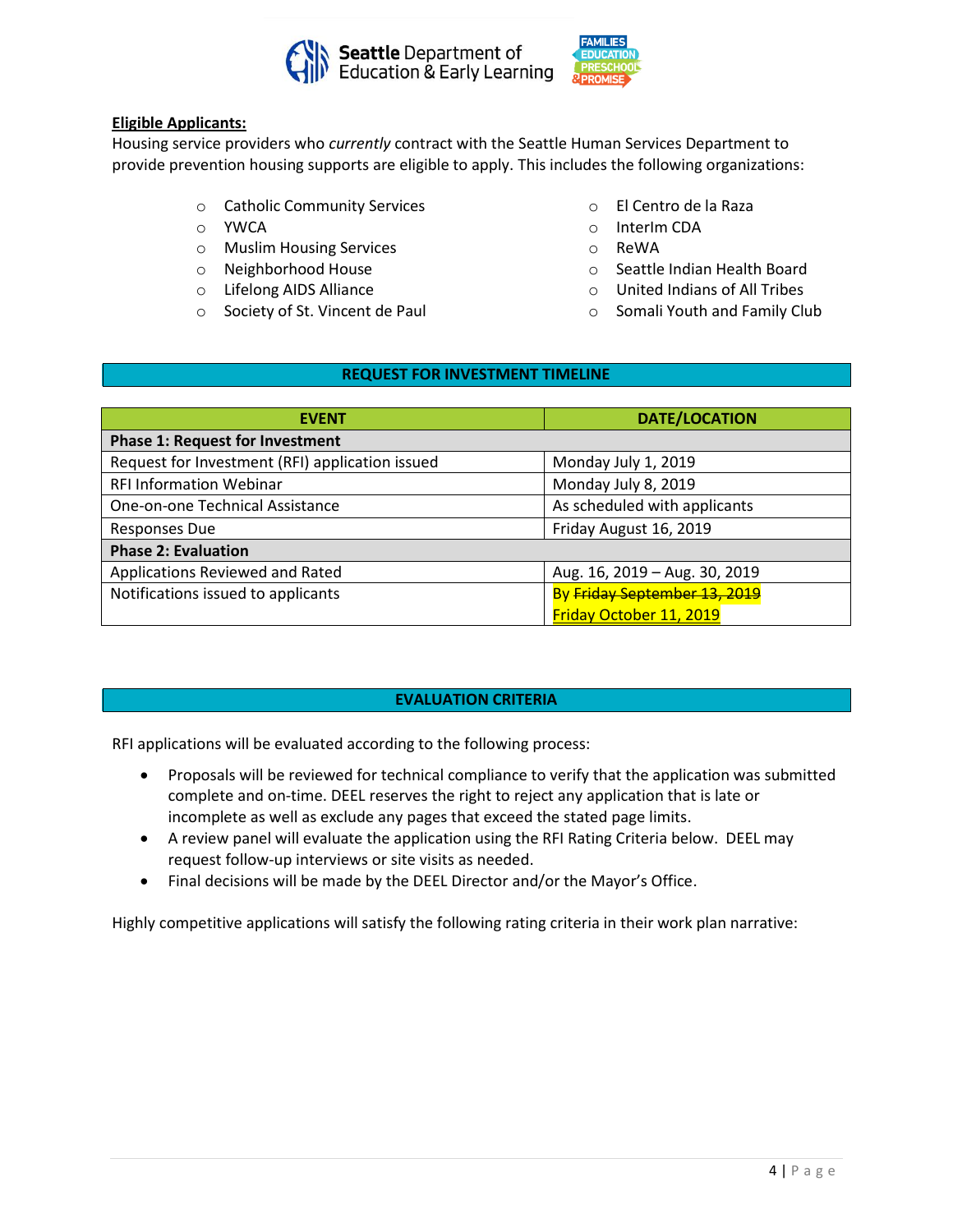



| <b>RFI Rating Criteria</b> |    |                                                                                                                                                                                | <b>Points</b><br><b>Available</b> |
|----------------------------|----|--------------------------------------------------------------------------------------------------------------------------------------------------------------------------------|-----------------------------------|
|                            |    | 1. Homelessness and Housing Supports - Items specific to this funding opportunity                                                                                              | 35                                |
|                            |    |                                                                                                                                                                                |                                   |
|                            |    | <b>Program Overview (20 points)</b>                                                                                                                                            |                                   |
|                            | А. | Project's services are easily accessible to households experiencing a housing crisis.                                                                                          |                                   |
|                            | В. | Project prioritizes households who are currently housed but at imminent risk of<br>becoming homeless. Project may also prioritize households with income of below 50% of       |                                   |
|                            |    | Area Median Income and lack resources or supports that prevent them from maintaining                                                                                           |                                   |
|                            |    | housing.                                                                                                                                                                       |                                   |
|                            | C. | Project does not deny entry into the program due to sobriety, mental health needs,                                                                                             |                                   |
|                            |    | disability, physical health needs, race, ethnicity, gender, sexual orientation, criminal                                                                                       |                                   |
|                            |    | background, poor credit or rental history, or participation in services.                                                                                                       |                                   |
|                            |    | D. Applicant describes a clear decision-making process that considers each applicant's needs                                                                                   |                                   |
|                            |    | to maintain housing. Applicant provides examples of how and when a participant is re-                                                                                          |                                   |
|                            |    | evaluated for services.                                                                                                                                                        |                                   |
|                            | Ε. | Project connects households not eligible for prevention to other community resources                                                                                           |                                   |
|                            |    | and may provide additional, limited supports to assist participants in connecting with                                                                                         |                                   |
|                            |    | other community services.                                                                                                                                                      |                                   |
|                            | F. | Applicant clearly describes the steps they currently take or plan to take with participants                                                                                    |                                   |
|                            |    | to find affordable or different housing.<br>G. Applicant has a well-developed landlord engagement strategy.                                                                    |                                   |
|                            |    |                                                                                                                                                                                |                                   |
|                            |    | <b>Commitment to Program Components and Collaborative Design Process (15 points)</b>                                                                                           |                                   |
|                            |    | A. Applicant has demonstrated interest in and commitment to responsive and mobile                                                                                              |                                   |
|                            |    | service delivery within 48 hours.                                                                                                                                              |                                   |
|                            | В. | Applicant has developed plan or commitment to reaching students and families                                                                                                   |                                   |
|                            |    | where they are, including service provision at schools, homes, or community centers.                                                                                           |                                   |
|                            |    | C. Applicant has thoughtfully considered barriers that may prevent them from reaching                                                                                          |                                   |
|                            |    | a family within the initial 48 hours after a referral.                                                                                                                         |                                   |
|                            |    | D. Applicant has defined which schools or areas of the city they would be able to serve.                                                                                       |                                   |
|                            | E. | Applicant has demonstrated interest in participating in collaborative design process                                                                                           |                                   |
|                            |    | with Seattle Public Schools, the City of Seattle, and other stakeholders.                                                                                                      |                                   |
|                            | F. | Outlines a process to develop and implement a plan that will be culturally responsive,<br>reflect students' personal experiences, support student and family need, and connect |                                   |
|                            |    | the daily lives of students and their communities.                                                                                                                             |                                   |
|                            |    |                                                                                                                                                                                |                                   |
| 2.                         |    | <b>Past Experience and Demonstrated Ability</b>                                                                                                                                | 25                                |
|                            | А. | Program has demonstrated success at exiting families into permanent housing.                                                                                                   |                                   |
|                            | В. | Program has thoughtfully reflected on previous experiences implementing                                                                                                        |                                   |
|                            |    | Prevention programming and has improved service delivery.                                                                                                                      |                                   |
|                            |    | C. Describes how data has informed service delivery and/or program adjustments.                                                                                                |                                   |
|                            | D. | Program regularly solicits feedback from customers to improve service delivery.                                                                                                |                                   |
|                            |    |                                                                                                                                                                                |                                   |
|                            |    |                                                                                                                                                                                |                                   |
|                            |    |                                                                                                                                                                                |                                   |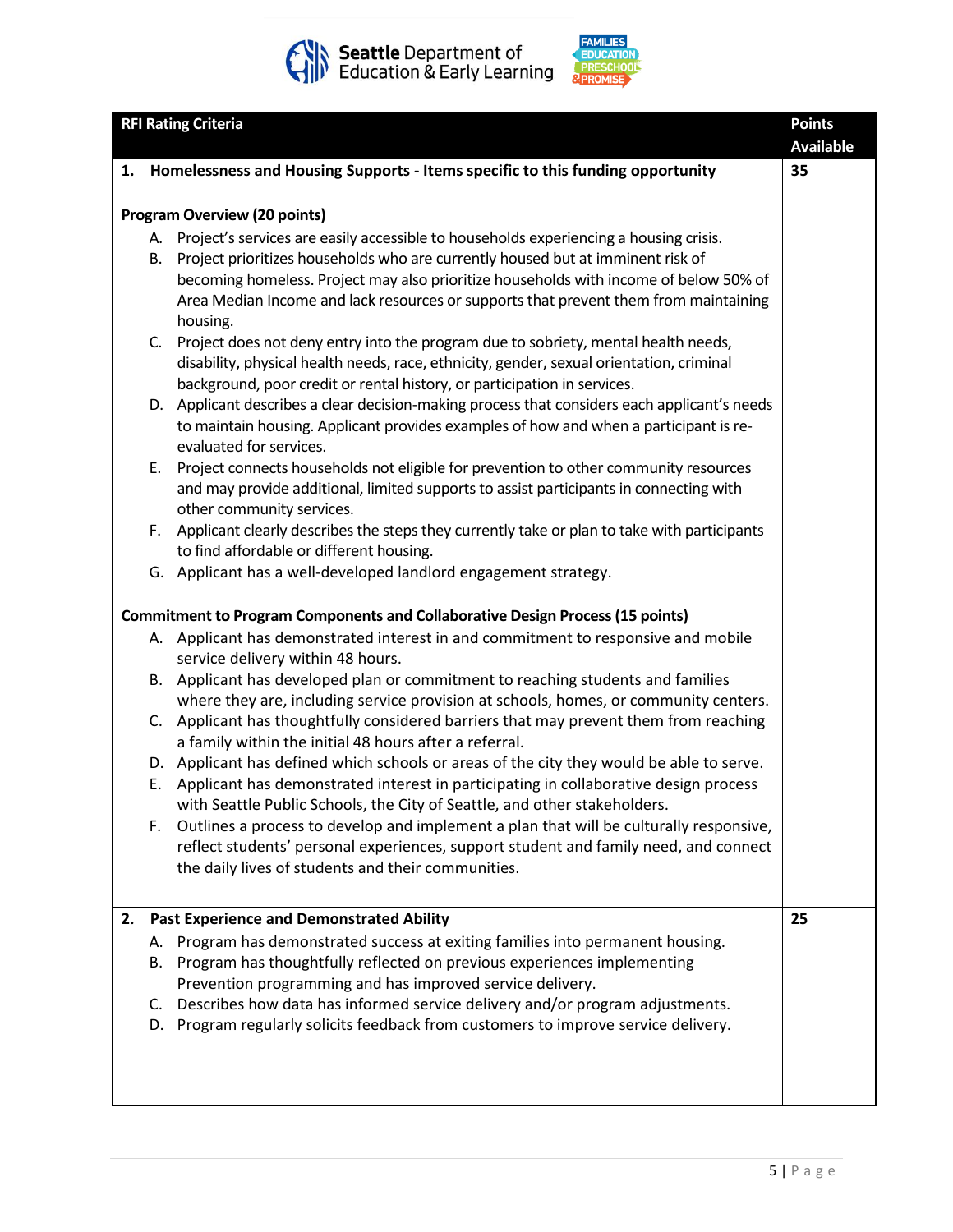



|  | 3. Organizational and Administrative Capacity | 15 |  |
|--|-----------------------------------------------|----|--|
|--|-----------------------------------------------|----|--|

|    |                                                                                                                                                                                                                                                                 | <b>Total points</b>                                                                                                                                                                                                                                                                                                                                          | 100 |
|----|-----------------------------------------------------------------------------------------------------------------------------------------------------------------------------------------------------------------------------------------------------------------|--------------------------------------------------------------------------------------------------------------------------------------------------------------------------------------------------------------------------------------------------------------------------------------------------------------------------------------------------------------|-----|
|    |                                                                                                                                                                                                                                                                 | are not already fully ready.                                                                                                                                                                                                                                                                                                                                 |     |
|    |                                                                                                                                                                                                                                                                 | they successful?<br>C. Applicant identifies how they will grow their skills in any of the above topics, if they                                                                                                                                                                                                                                              |     |
|    | В.                                                                                                                                                                                                                                                              | Have they identified a previous challenge and discussed how they addressed it? Were                                                                                                                                                                                                                                                                          |     |
|    | А.                                                                                                                                                                                                                                                              | Does the applicant acknowledge possible challenges to implementing the project?<br>For instance, cost overruns, inability to recruit the ideal staff, etc. Do they discuss<br>what they will do to overcome these possible obstacles?                                                                                                                        |     |
| 5. |                                                                                                                                                                                                                                                                 | <b>Planning for Challenges</b>                                                                                                                                                                                                                                                                                                                               | 5   |
|    |                                                                                                                                                                                                                                                                 | fluid program access through language, location and diverse service delivery<br>methodologies.                                                                                                                                                                                                                                                               |     |
|    |                                                                                                                                                                                                                                                                 | governance, decision-making, staffing (paid and voluntary) and service<br>methodology—are reflective and cognizant of ethnically diverse focus population.<br>D. Cultural accessibility- Demonstrated ability to enable ethnically diverse populations                                                                                                       |     |
|    | C.                                                                                                                                                                                                                                                              | Culturally relevance - Demonstrate that all levels of programming and the<br>organization-including policies, partnerships (strategic and community-based),                                                                                                                                                                                                  |     |
|    | В.                                                                                                                                                                                                                                                              | respectfully in cross-cultural situations, particularly for the focus population.<br>Culturally responsiveness - Demonstrated ability to use cultural intelligence, funds of<br>knowledge, prior experiences, frames of reference and styles.                                                                                                                |     |
|    |                                                                                                                                                                                                                                                                 | A. Culturally competence - Demonstrated ability to work effectively, functionally and                                                                                                                                                                                                                                                                        |     |
|    |                                                                                                                                                                                                                                                                 | 4. Cultural Competency and Responsiveness                                                                                                                                                                                                                                                                                                                    | 20  |
|    | Ε.                                                                                                                                                                                                                                                              | behavior supports.<br>Program can be responsive to families who speak Spanish, Somali, Vietnamese,<br>Chinese, and/or Amharic (SPS' five most common languages other than English).                                                                                                                                                                          |     |
|    |                                                                                                                                                                                                                                                                 | staff.<br>D. Details approach to staff training, professional development, and quality<br>improvement activities that include cultural responsiveness, anti-bias, and positive                                                                                                                                                                               |     |
|    | C.                                                                                                                                                                                                                                                              | service staff, and how those qualities translate to high-quality, culturally relevant<br>services that meet the needs of participants. Specific details are provided.<br>Details a plan to recruit and hire effective staff who reflect the cultural and linguistic<br>diversity of the school community served; Identifies hiring process for all levels of |     |
|    |                                                                                                                                                                                                                                                                 | Project staff take on a greater or lesser role in helping participants resolve<br>c.<br>their housing crisis based on each participant' unique set of strengths and<br>barriers. Specific examples are provided.<br>B. Applicant is intentional about what qualifications they look for in potential direct                                                  |     |
|    |                                                                                                                                                                                                                                                                 | of participants.<br>b. The ration of direct-service staff to participants supports housing-focused<br>services and effective delivery of the core components of prevention.                                                                                                                                                                                  |     |
|    |                                                                                                                                                                                                                                                                 | possible), assistance with housing search if necessary, and connection with other<br>community resources.<br>a. Services are focused on assisting households to maintain permanent housing.<br>Services are offered at times and locations tailored to meet the diverse needs                                                                                |     |
|    | A. Project's staffing model supports the core components of prevention including<br>effective targeting of resources, crisis resolution, progressive engagement (providing<br>minimum assistance necessary to resolve the housing crisis, for the shortest time |                                                                                                                                                                                                                                                                                                                                                              |     |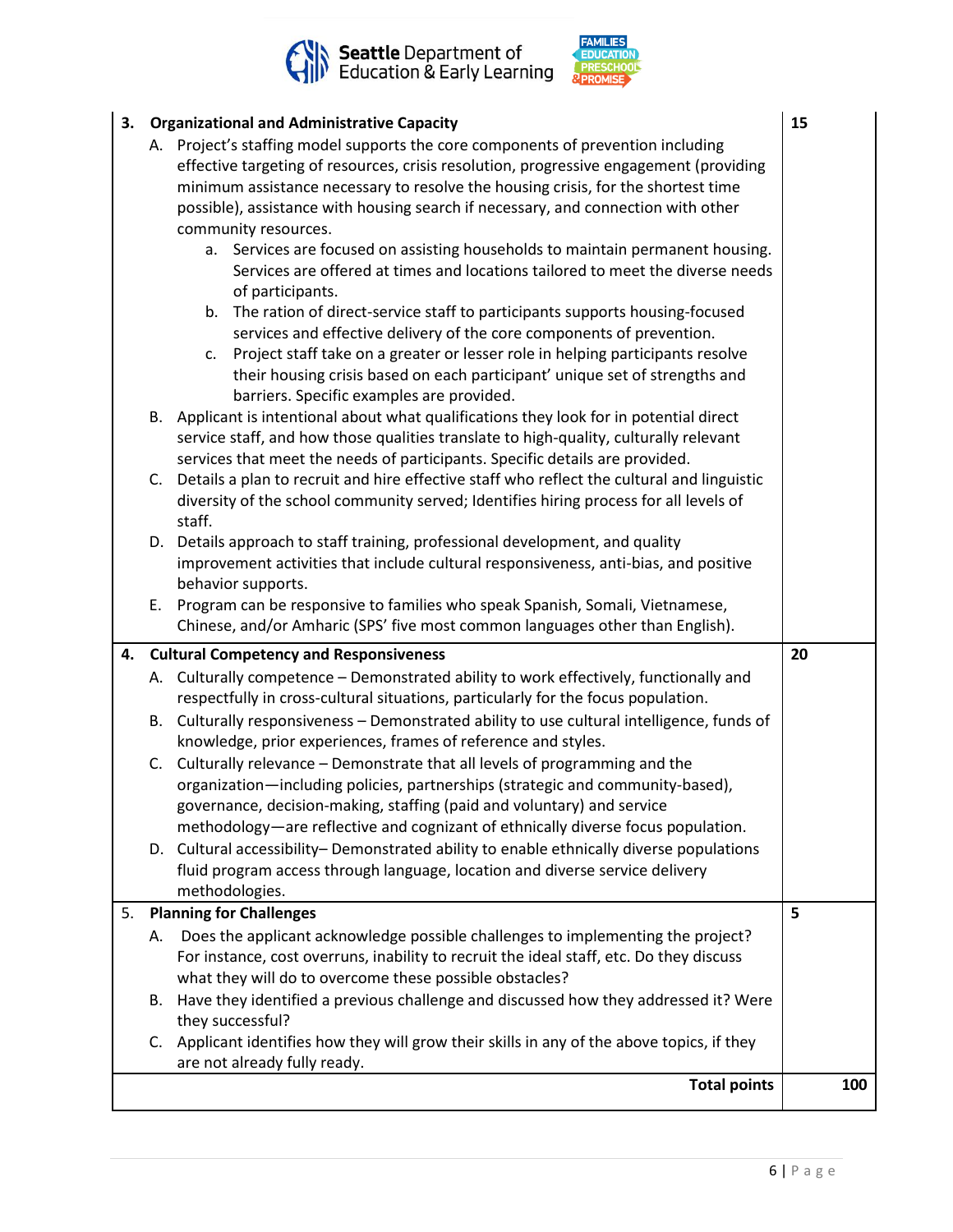



# **APPEALS PROCESS**

The Seattle Department of Education and Early Learning (DEEL) will notify applicants in writing of the outcome of the submission. Written notification will be sent via email to the email address submitted on the Cover Sheet.

Any applicant wishing to appeal the decision must do so in writing within five (5) business days of the email notification of DEEL's decision. An appeal must clearly state a rationale based on one (or more) of the following criteria only:

- **Violation of policies or guidelines** established in the RFI process.
- **EXECTE:** Failure to adhere to published criteria and/or procedures in carrying out the RFI process.

*Please note: Disagreeing with the outcome is not a valid reason to appeal the decision and will not be considered.*

Appeals must be sent by mail or by email to:

### By Mail:

Dwane Chappelle, Director Seattle Department of Education and Early Learning Housing/Homelessness Supports RFI Appeal P.O. Box 94665 Seattle, WA 98124-6965

### By Email:

[education@seattle.gov](mailto:education@seattle.gov) Subject line: Homelessness and Housing Supports RFI Appeal

The DEEL Director (or designee) will review the written appeal and may request additional information from the applicant. A written decision from the DEEL Director (or designee) will be sent within five (5) business days of the receipt of the appeal. This decision is final.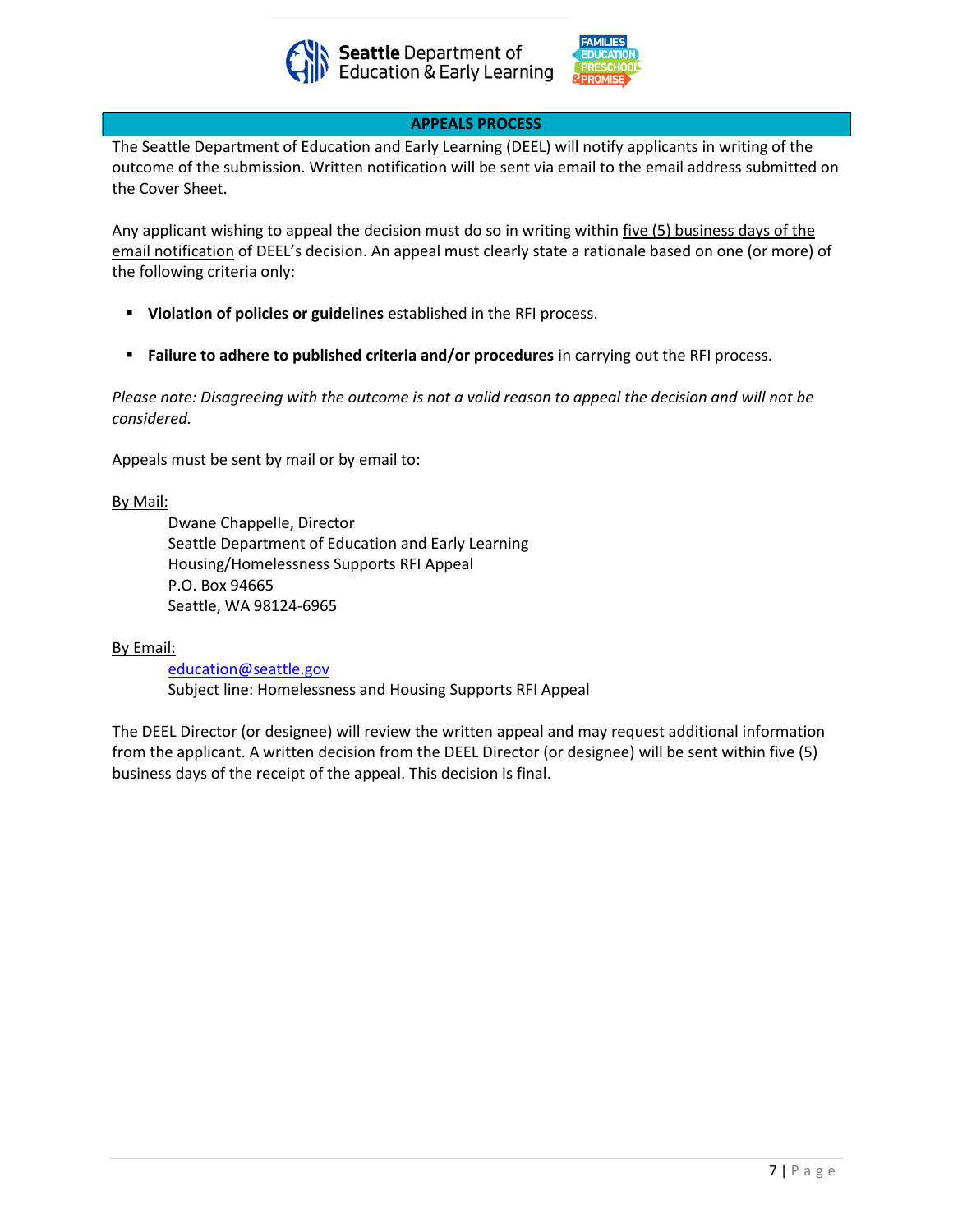



# **INSTRUCTIONS TO APPLICANTS**

*Responses to each of the attachments below must follow the page limits identified in the instructions for each attachment. All narrative responses must be on 8½" X 11" paper, typed or word-processed, size 12 font with 1-inch margins, single- or double-spaced, page-numbered, with all attachments stapled together.*

# **Required Application Materials/Technical Compliance:**

An RFI application must contain the checklist items below to be considered technically compliant. If the checklist items are absent or incomplete, the application may be deemed not technically compliant and may not be evaluated further. DEEL reserves the right to waive immaterial defects or irregularities in any submission and to conduct follow-up interviews to obtain additional information from completed applications, where clarification is needed. DEEL reserves the right to screen applicants without further discussion of the application submitted.

| <b>Compliant</b> |     | <b>Technical Compliance Checklist</b>                                                                                                                           |
|------------------|-----|-----------------------------------------------------------------------------------------------------------------------------------------------------------------|
| <b>Yes</b>       | No  | Submitted on Time (by 5:00 p.m., August 16, 2019)                                                                                                               |
| <b>Yes</b>       | No. | Attachment 1: Cover Sheet                                                                                                                                       |
| <b>Yes</b>       | No  | Attachment 2: Program Summary                                                                                                                                   |
| <b>Yes</b>       | No  | Attachment 3: Work Plan                                                                                                                                         |
| <b>Yes</b>       | No  | Attachment 4: Budget                                                                                                                                            |
| <b>Yes</b>       | No  | <b>Attachment 5: Labor Practices and Policies</b>                                                                                                               |
| <b>Yes</b>       | No. | Submitted PDF or Word electronic copy to <b>Education@seattle.gov</b>                                                                                           |
| <b>Yes</b>       | No  | Attachments are typed, single- or double-spaced, size 12 font, 1-inch margins,<br>page-numbered, single- or double-spaced, and all attachments stapled together |

### **Submission**:

Applications may be submitted electronically or in paper form. All attachments must be received on or **before 5pm Friday August 16, 2019**.

### *Electronic submissions*

Deliver to: [Education@seattle.gov](mailto:Education@seattle.gov)

- Please use the following naming convention in the subject line of your email and for the electronic files attached:
	- **[Organization Name] – Homelessness and Housing Supports RFI**

*Example: ABC Organization – Homelessness and Housing Supports RFI*

# *Paper submissions*

Delivery By Mail: Seattle Department of Education and Early Learning *Homelessness and Housing Supports RFI* PO Box 94665 Seattle, WA 98124-6965

Delivery By Hand: Seattle Department of Education and Early Learning *Homelessness and Housing Supports RFI* Seattle Municipal Tower 700 5<sup>th</sup> Ave, Floor 17 Seattle, WA 98104

### **Questions**:

Please direct submission process questions t[o education@seattle.gov](mailto:education@seattle.gov) and include "Question Homelessness and Housing Supports RFI" in the subject line.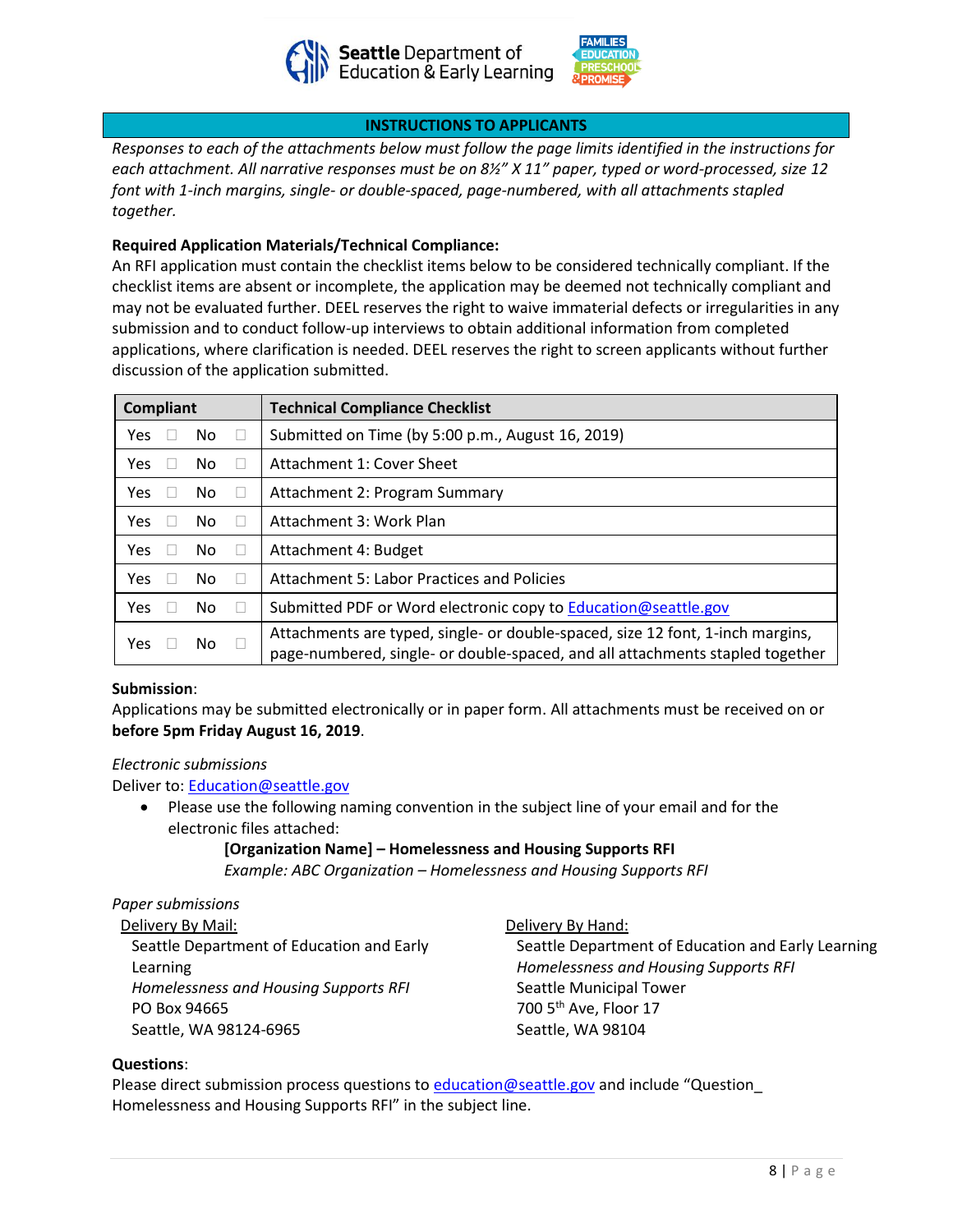



# **ATTACHMENT 1: Cover Sheet**

# **Investment: Homelessness and Housing Supports**

# **Applicant Information:**

| Organization name:                                       |  |
|----------------------------------------------------------|--|
| Organization<br>address:                                 |  |
| Partner school/<br>organization name<br>(if applicable): |  |

# **Program Information:**

| <b>Proposed Total</b><br><b>Number of Students</b><br>and Families Served<br>by program: |  |
|------------------------------------------------------------------------------------------|--|
| Proposed Coverage<br>Area:                                                               |  |
| <b>Total Funds</b><br>Requested:<br>(Bottom row of<br>budget worksheet)                  |  |

### **Contact Information:**

| Name:           |  |
|-----------------|--|
| Title:          |  |
| Day/Work phone: |  |
| Email address:  |  |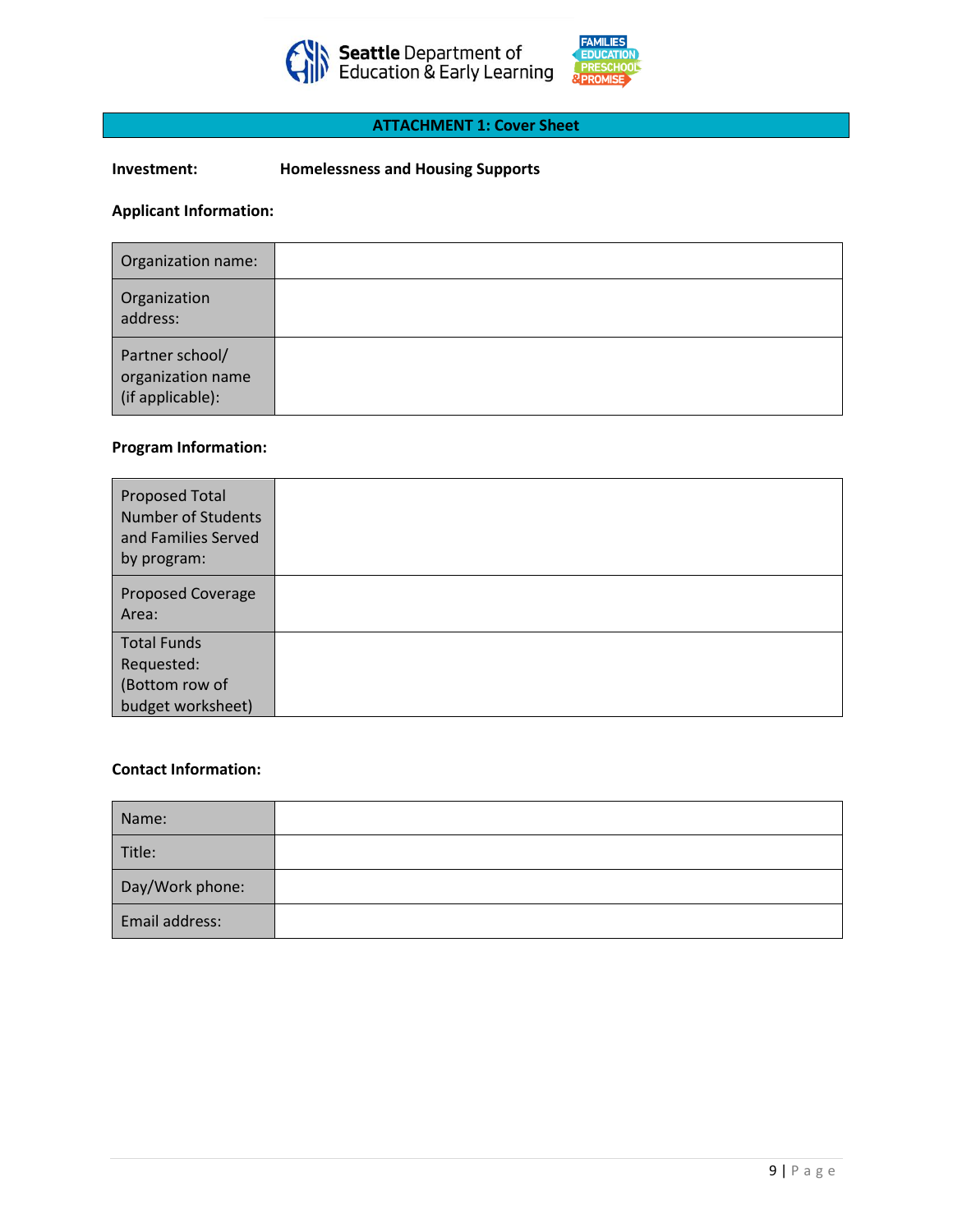



### **ATTACHMENT 2: Program Summary**

*Responses to the Program Narrative are not to exceed 2 pages. All responses must be formatted for 8½" X 11" paper, typed or word-processed, size 12 font with 1-inch margins, single- or double-spaced, and page-numbered. Information provided beyond the page limit will not be evaluated. The Homelessness and Housing Supports program summary is required but not scored by reviewers.* 

The program summary serves four key purposes:

- 1. To provide an opportunity for applicants to set the context for how a homelessness and housing supports investment would support existing strategies and/or expand efforts to improve student outcomes and achieve FEPP Levy goals.
- 2. To help reviewers understand the applicant's unique needs, successes, and challenges.
- 3. To help determine a provider's readiness to participate in the design process and ultimately implement homelessness and housing supports in collaboration with DEEL and SPS.
- 4. To help determine a provider's interest in developing an external evaluation of the intervention.

In your narrative, consider addressing one or more of the following questions and use this as an opportunity to convey why your program is well suited to the achievement of Levy goals.

- Who is the program intending to serve and what need(s) is it intending to address?
- How has the program implemented prevention programming in the past? What were the successes and lessons learned during implementation?
- How does your proposed housing supports program fit within the context of other current efforts to serve students and families experiencing homelessness?
- What will be the role of partner schools and/or community-based organizations?
- What are the unique qualities of your organization that should be considered? What should be known about organization leadership, program leadership, and other key staff, that reflects a willingness and capacity for working on significantly closing achievement and opportunity gaps through housing supports?
- **REQUIRED QUESTION:** DEEL is interested in working with an external researcher to evaluate the impact of this new investment area. Would you be willing to participate in an external evaluation? What is your organization's experience with evaluation?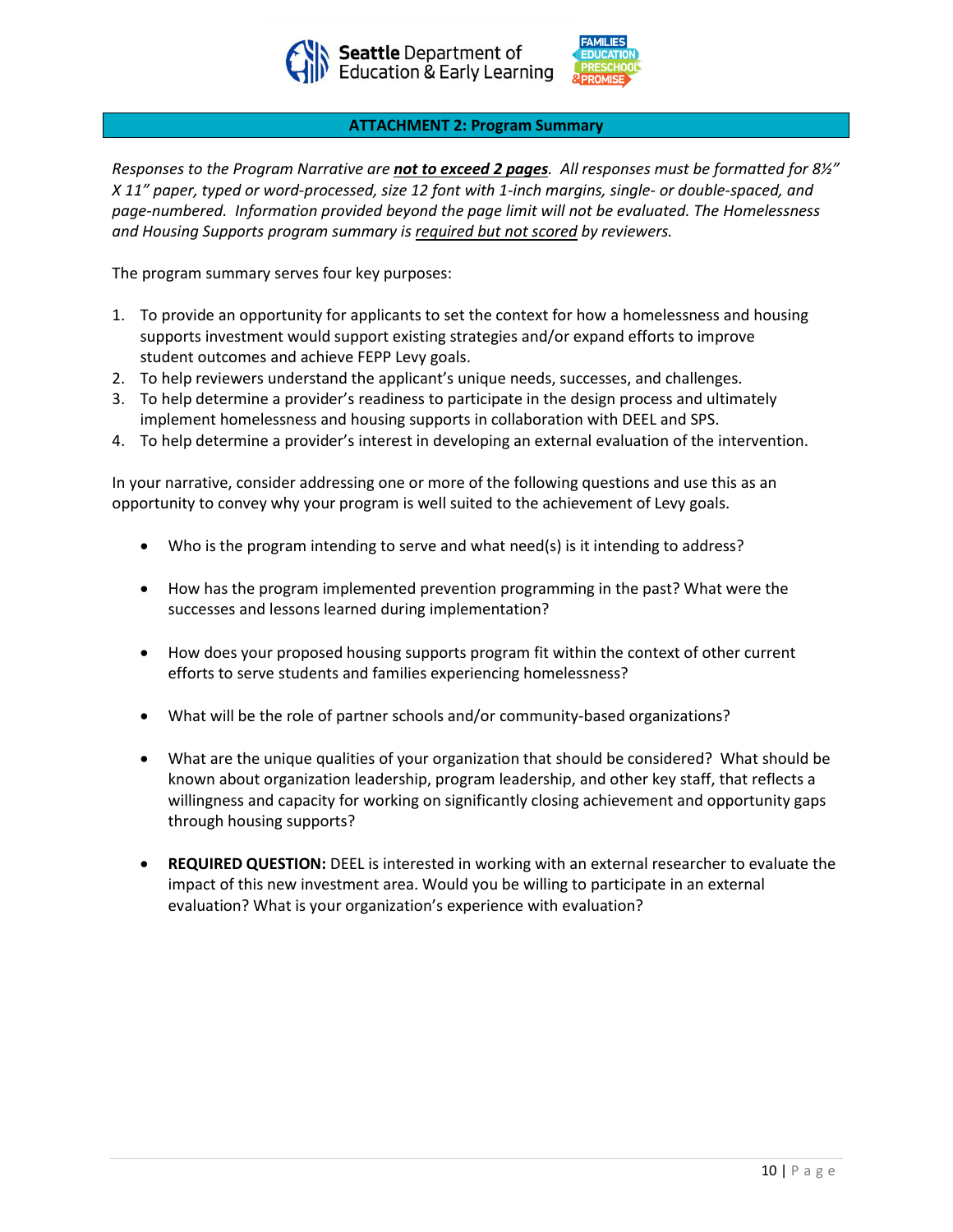



### **ATTACHMENT 3: Work Plan**

*Responses to the Homelessness and Housing Supports Work Plan are not to exceed 9 pages. All responses must be formatted for 8½" X 11" paper, typed or word-processed, size 12 font with 1-inch margins, single- or double-spaced, page-numbered. Information provided beyond the page limit will not be evaluated.* 

Complete the Homelessness and Housing Supports Work Plan by providing information on the details of your program. You do not need to restate the questions, though it should be clear how your responses correspond to the question prompts.

Use the headings to organize your response in the following order:

- *Program Overview*
- *Program Development and Partnership with Seattle Public Schools*
- *Commitment to Housing-Focused Services*
- *Cultural Responsiveness and Family Engagement*
- *Results*
- **1. Homelessness and Housing Supports – Items specific to this funding opportunity**

### **Program Overview**

- A. Describe the purpose of your homelessness prevention program. What do you aim to achieve?
- B. In the past, how and when have families with a housing crisis accessed your program? Provide specific examples of the process and include successes and challenges.
- C. Given limited resources, how will your agency prioritize households for participation in prevention services?
- D. What would cause you to deny someone entry into this project?
- E. How do you determine what level and type of services and/or financial assistance to offer participants in your current prevention program? Will you continue this process in your new programming? How and when are the level, type, amount, and duration of services and/or financial assistance re-evaluated?
- F. What is your understanding of progressive case management? Explain how you will work to ensure the case managers dedicated to this program will provide client-centered service delivery and use a progressive case management approach?
- G. With the flexible funds provided, how would your agency meet a client's immediate financial needs? (We are looking to understand how quickly you can provide the support).
- H. If participants are not eligible for the project, or eligible for other services, what other kinds of referrals and/or services will you provide?
- I. If a participant needs to move to avoid homelessness, describe any support your project gives to find affordable or different housing.
- J. How does your project support students to stay enrolled in their current school and families to maintain permanent housing?
- K. Describe your knowledge of permanent housing opportunities and how your program would support school families access to available rental apartments or homeownership opportunities.
- L. What is your housing market and engagement strategy with landlords?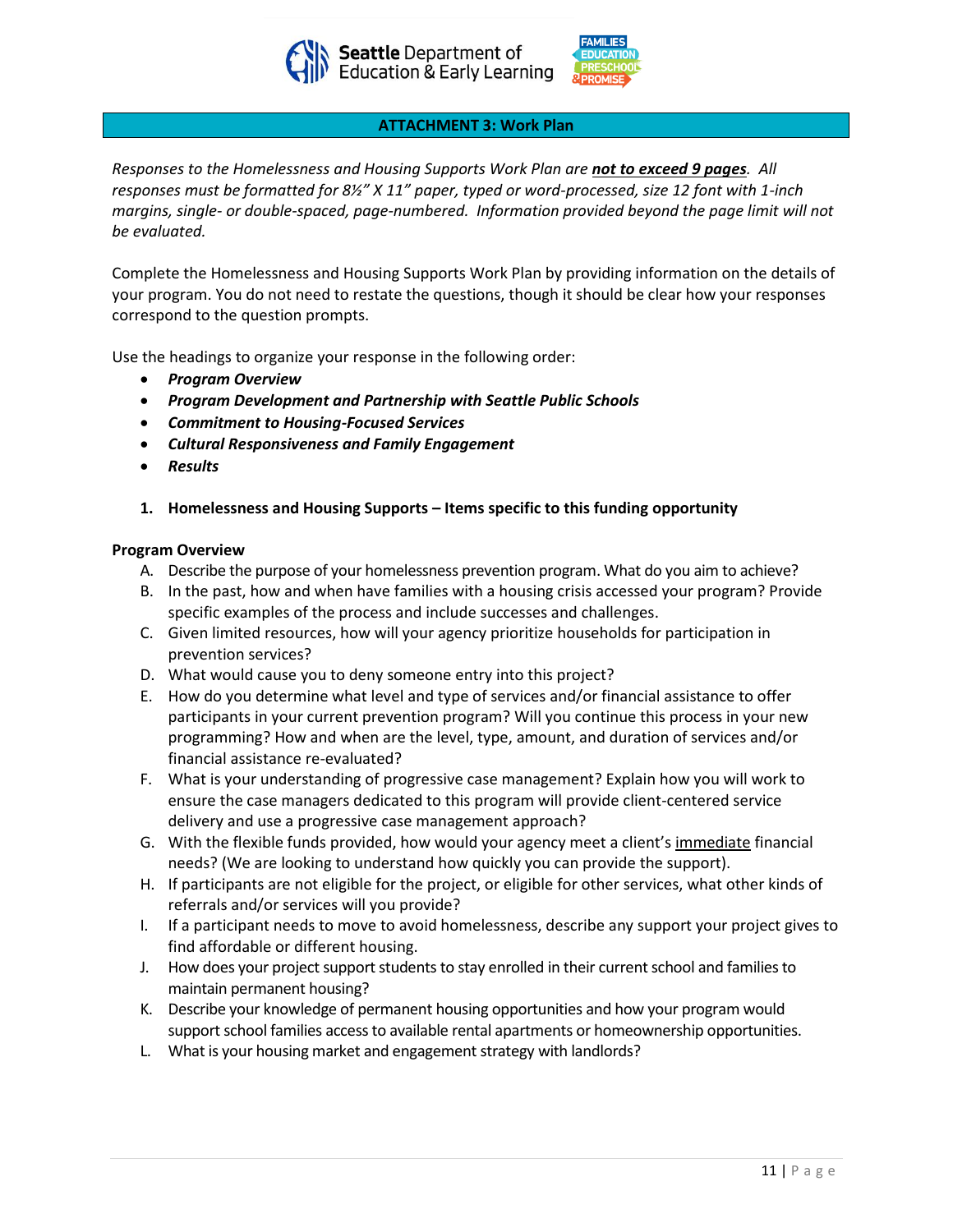



# **Commitment to Program Components and Collaborative Design Process**

- A. Would you be able to implement a responsive service delivery system where you meet with families within 48 hours of referral from SPS or DEEL? How would you make that happen? What additional resources would you need to achieve that goal?
- B. What are the types of barriers that may prevent you from responding to a referral within 48 hours?
- C. What are the types of places your staff would be able to meet with families? Are there any areas where staff would NOT be able to meet with families?
- M. What are the areas of the City you would be able to respond to? Are there limitations on your proposed service area? Please include information on plans to subcontract with other organizations to expand your coverage area.
- N. How do you propose to support the housing stability of families that are "doubled-up" or living in temporary, possibly tenuous situations, but do not meet traditional definitions of homelessness such as sleeping in a car or in shelter?
- O. Describe how would you outreach to families to support their opportunity live in newly developed affordable housing that is opening up within the neighborhood of their currently enrolled school to reduce school mobility.

Successful applicant(s) will engage in a collaborative design process to finalize program details. Please outline how you anticipate engaging in this process and consider the following:

- D. How much time would your current staff be able to commit to the design process? (Participation in the design process will be compensated).
- E. Who would you engage with during plan development? Please include both specific organizations and people and broader groups.
- F. Do you have any existing partnerships with school communities? How have these partnerships helped support school attendance and graduation improvements?
- G. How would you engage with school communities to build out program implementation?
- H. How would you engage with Seattle Public Schools during program implementation to improve outcomes for students and families?
- I. How would you propose to assess and evaluate prevention outcomes?
- **2. Past Experience and Demonstrated Ability**
- A. How many individuals and families did you exit to permanent housing last year across your prevention programming? Please include racial demographics of individuals and families.
- B. How many individuals and families did you negatively exit last year across your prevention programming? Please include racial demographics of individual and families.
- C. What have you learned through your program implementation with the Seattle Human Services Department?
- D. How do you use data to inform or improve program implementation? Please give a specific example.
- E. How does your project ask for and incorporate participant feedback about your services into your project design, policies, and/or procedures? Please provide examples.

# **3. Organizational and Administrative Capacity**

A. Describe the staffing model you think is needed to implement a successful program/plan.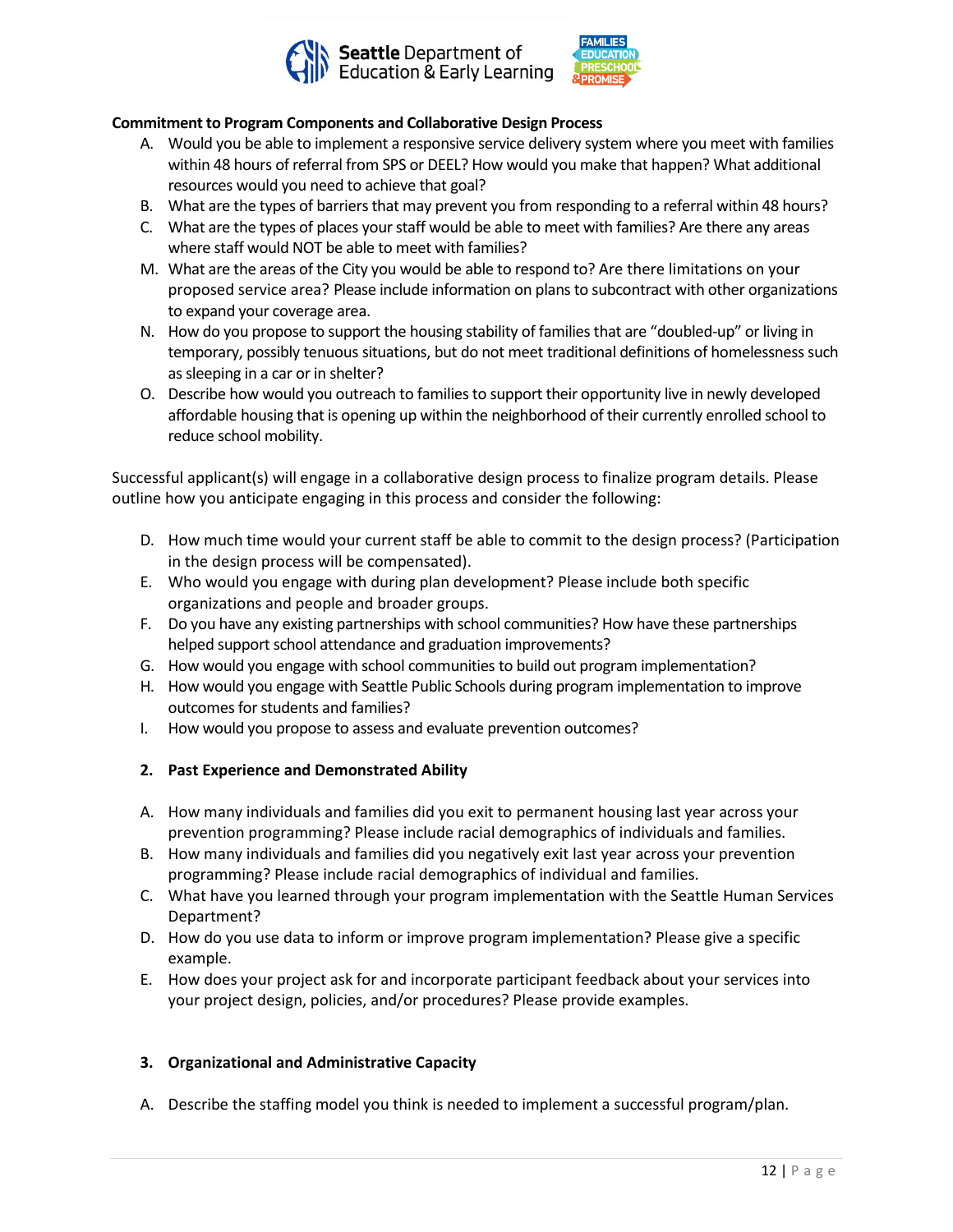



- a. What supportive services are offered and when?
- b. What is the ratio of direct-service staff to participants and how does that ratio support prevention outcomes?
- c. What responsibilities and/or tasks do project staff have when partnering with participants on resolving their housing crisis?
- d. How many families could you serve monthly?
- B. What qualifications or qualities are most important to your agency when hiring direct-service staff? How do these prepare staff to serve your agency's participants?
- C. How do you plan to recruit, hire and develop qualified staff that reflect the diversity and culture(s) of the students and families served?
- D. Describe your approach to staff training, professional development, and quality improvement both before and during program implementation. What practical tools or training on cultural responsiveness will you provide to all staff?

# **4. Cultural Competency and Responsiveness**

- A. Investing in culturally competent and responsive programming is a priority for the FEPP Levy. Please describe your organization's approach to providing culturally competent and responsive programming.
- B. How do you address cultural differences when working with clients that may come from a background other than the one your staff comes from? What barriers does your agency face when working with individuals from cultures other than the ones you typically serve? What steps will your agency take to address those barriers?
- C. Culture can play a significant role in client's willingness to receive assistance and/or participate in their own efforts to gain self-sufficiency. Please provide examples of how your agency provides culturally responsive services.
- D. What is the demographic makeup of your board? Your leadership team? Your program staff? Please include racial and community affiliations.

# **5. Planning for Challenges**

- A. Please tell us about a specific challenge you faced during your initial implementation of prevention programming. How did you address the challenge and what were some lessons learned?
- B. What challenges do you anticipate in the design and implementation of a new service delivery model? How will you prepare for anticipated challenges?
- C. Are there any areas where you think your program needs support or more growth to fully meet the needs of students and families experiencing homelessness? How do you plan to grow these skills?
- D. The design phase will include the collaborative development of an emergency communications protocol. Is this something you can/will commit to?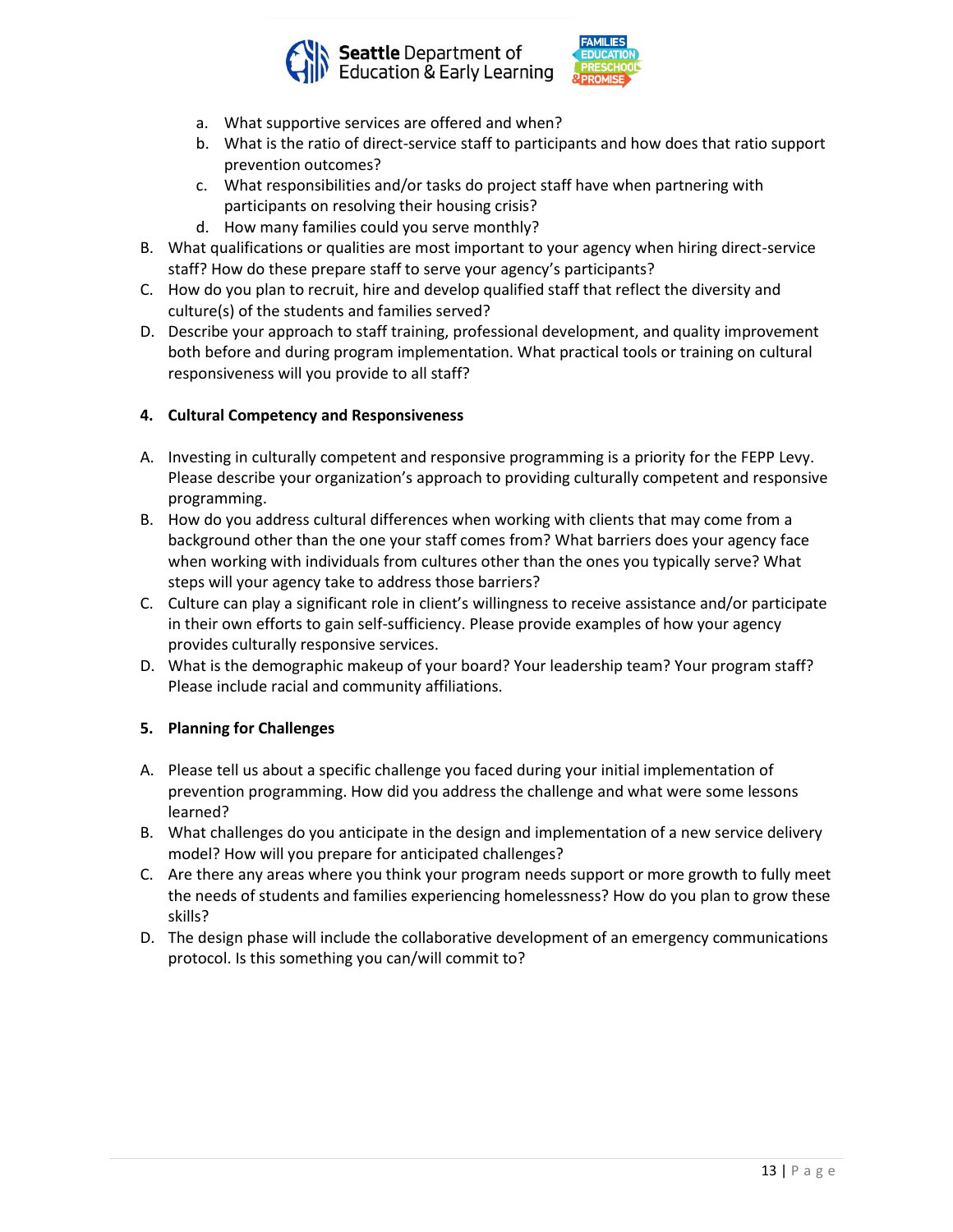



## **ATTACHMENT 4: Budget**

*Complete your budget using the Budget template (in MS Excel) by showing the amount of funds you plan to spend by line item, and describe what those funds will purchase. The Budget is required but not scored by reviewers.* 

The budget should be aligned to the work plan and expenses are tied directly to the proposed services. Please demonstrate where in-kind and other funding sources, as well as partners, will be leveraged to minimize cost per student and maximize student supports. The budget should demonstrate effective use of resources and reflects sound rationale for budgeting decisions.

**Base Budget** are the funds you will use to operate your program. It includes line items like wages and benefits, facility fees, meals, transportation costs, field trips, curriculum and materials, enrichment supplies, etc.

- The budget should tie directly to the services you plan to provide and the number of students you plan to serve. In the "Description of Expense" section, please provide a description of the services being provided and how they will help you meet your performance measures.
- If you are budgeting a portion of a salaried position, please include the total dollar amount, Full Time Equivalent (FTE) as well as a description of the responsibilities of that person.
- Please identify any organizations that you would subcontract with and the amount of funding they will receive.
- Please develop a budget for a full school year. During the design planning phase we will collaboratively develop an interim budget for SY2019-20.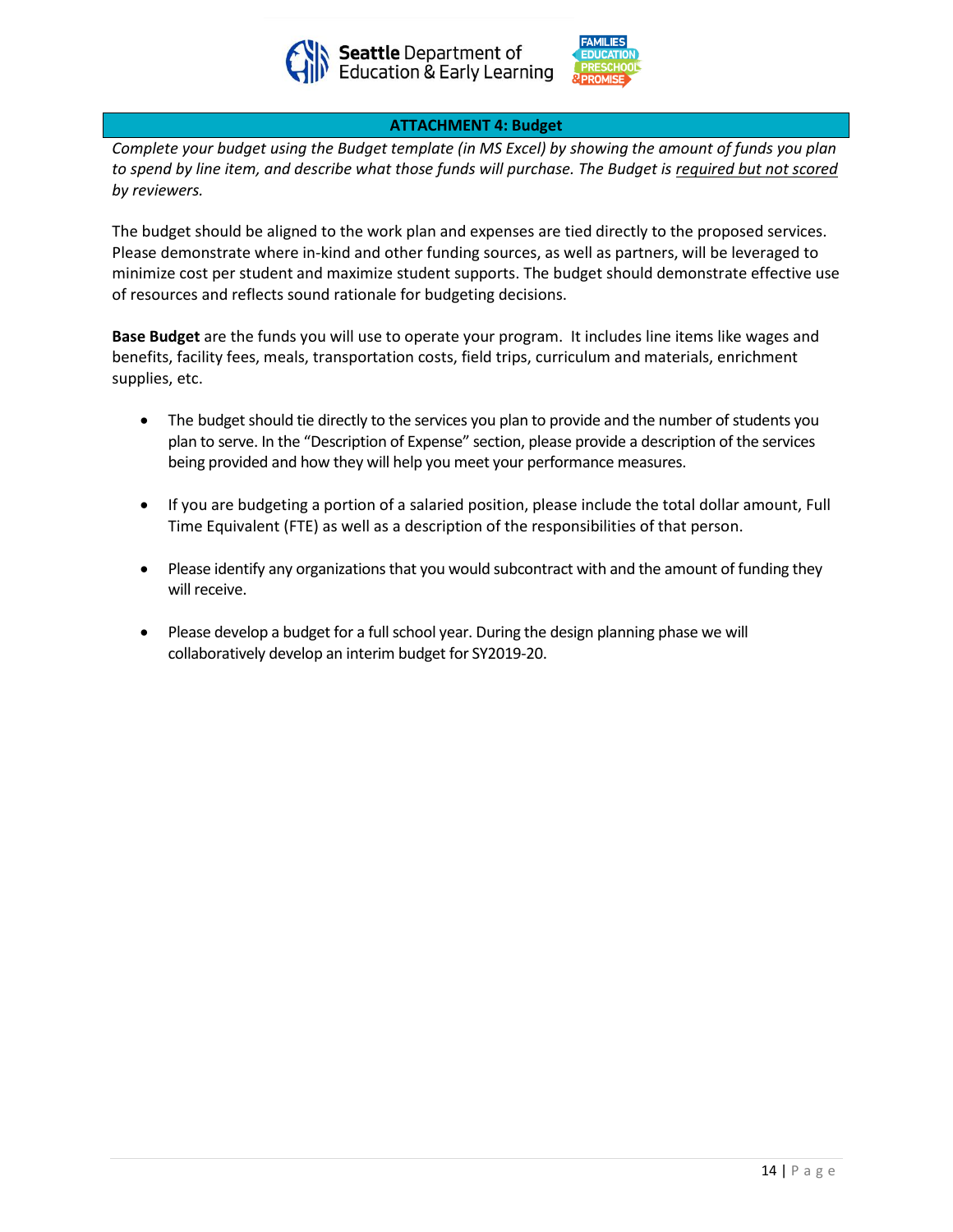



**ATTACHMENT 5: Labor Practices and Policies**

*Responses to the Labor Practices and Policies are not to exceed 1 page. All responses must be formatted for 8½" X 11" paper, typed or word-processed, size 12 font with 1-inch margins, single- or double-spaced, and page-numbered. Information provided beyond the page limit will not be evaluated.* 

The City values agencies that work to prevent labor disputes, which may lead to work stoppages or adversely impact the ability of FEPP Levy-funded programs to achieve intended outcomes. Is your agency committed to avoiding labor disputes that disrupt services? Does your organization have standard practices and policies that uphold this principle? If so, please briefly describe.